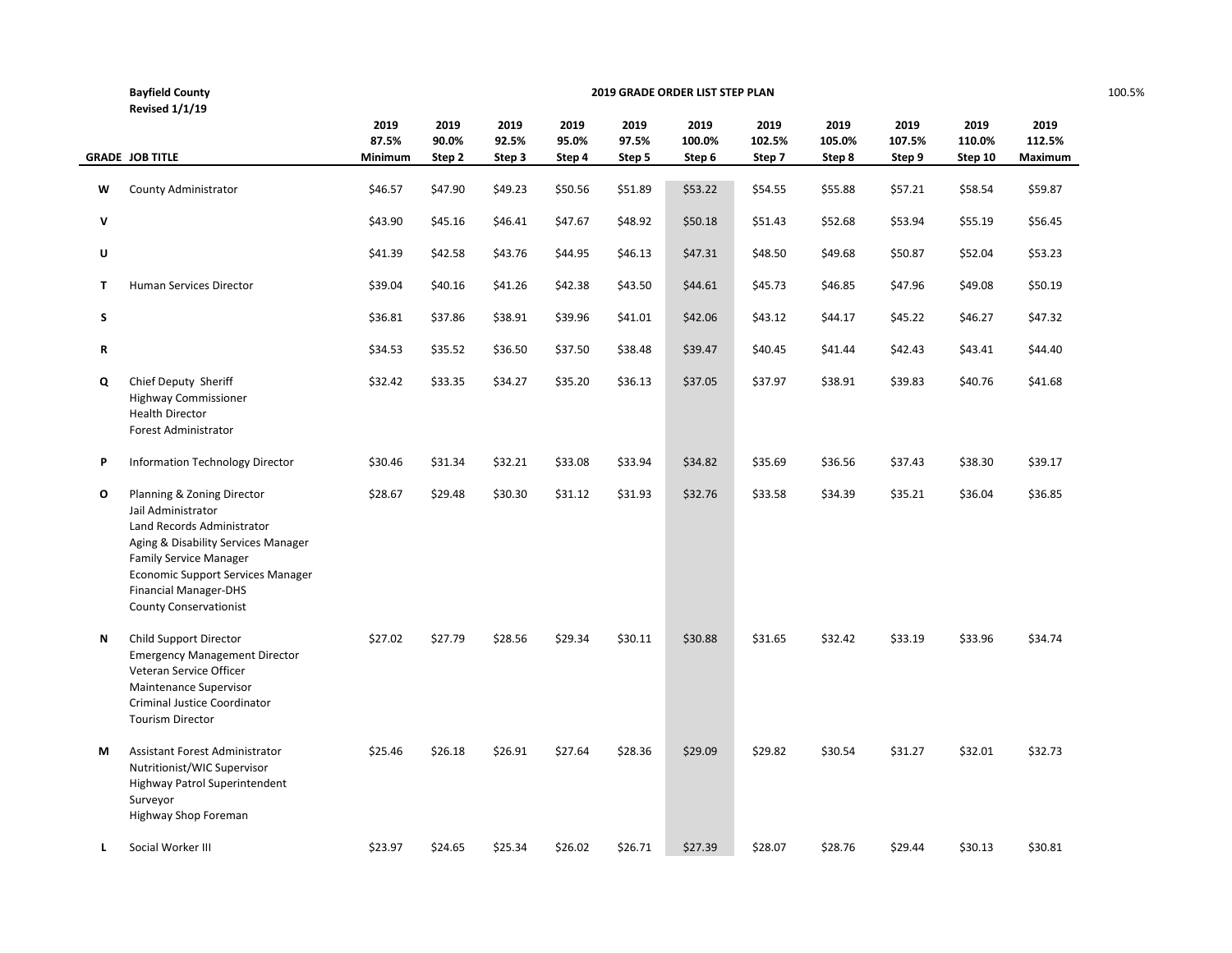|              | Programmer/Analyst<br>Environmental Health Sanitarian<br><b>Health Educator</b><br><b>Public Health Nurse</b><br><b>Community Health Nurse</b><br>Accountant<br>Assistant to the County Administrator                                                                                                                                                                                                                                                                                                               |         |         |         |         |         |         |         |         |         |         |         |
|--------------|---------------------------------------------------------------------------------------------------------------------------------------------------------------------------------------------------------------------------------------------------------------------------------------------------------------------------------------------------------------------------------------------------------------------------------------------------------------------------------------------------------------------|---------|---------|---------|---------|---------|---------|---------|---------|---------|---------|---------|
| ĸ            | Social Worker II<br>Assistant Zonng Administrator<br>Forester<br><b>Recreation Forester</b><br>Network and Security Analyst                                                                                                                                                                                                                                                                                                                                                                                         | \$22.64 | \$23.28 | \$23.93 | \$24.57 | \$25.21 | \$25.86 | \$26.51 | \$27.15 | \$27.80 | \$28.45 | \$29.10 |
| J            | <b>Conservation Technician</b><br>Social Worker I<br>Jail Sergeant<br>Office Manager-Health<br>Office Manager-Highway                                                                                                                                                                                                                                                                                                                                                                                               | \$21.38 | \$21.99 | \$22.60 | \$23.21 | \$23.82 | \$24.43 | \$25.04 | \$25.65 | \$26.27 | \$26.88 | \$27.49 |
| $\mathbf{I}$ | <b>GIS Technician</b><br><b>Real Property Lister</b><br>Victim/Witness Coordinator<br>Legal Secretary<br><b>Office Manager-Forestry</b><br><b>Office Manager-Zoning</b><br>Risk Reduction Treatment Court Assistant<br>Bookkeeper<br>Bookkeeper<br>Confidential Secretary-Jail<br>Confidential Secretary-Sheriff<br>Aging & Disability Benefits Specialist<br><b>Disability Benefits Specialist</b><br>Social Worker Aide<br><b>Elderly Benefits Specialist</b><br>Youth Transition Specialist<br>Forest Technician | \$20.21 | \$20.79 | \$21.36 | \$21.94 | \$22.51 | \$23.09 | \$23.67 | \$24.25 | \$24.83 | \$25.41 | \$25.98 |
| н            | Chief Deputy Register of Deeds<br><b>Deputy Treasurer</b><br>Deputy County Clerk<br><b>Child Support Specialist</b><br>Lead Civilian Communications Operator<br>Jail Corporal<br><b>Economic Support Specialist III</b><br><b>Economic Support Specialist II</b><br>Economic Support Specialist I<br>Custodian/Maintenance Person                                                                                                                                                                                   | \$19.11 | \$19.66 | \$20.21 | \$20.75 | \$21.30 | \$21.84 | \$22.39 | \$22.94 | \$23.48 | \$24.03 | \$24.57 |